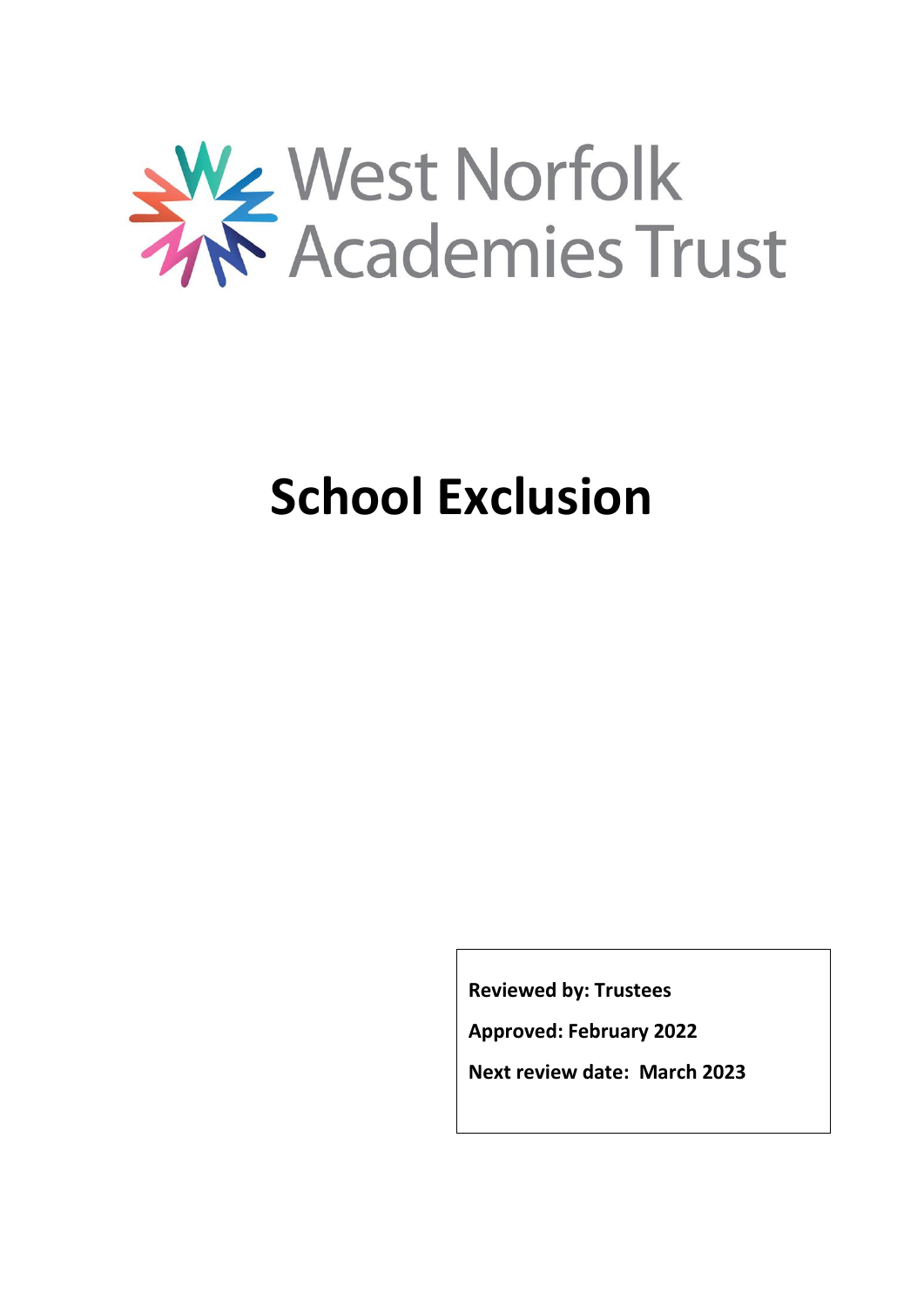## **Content**

| Criteria                                             | 2 |
|------------------------------------------------------|---|
| <b>Fixed Term Exclusion</b>                          | 2 |
| <b>Permanent Exclusion</b>                           | 3 |
| Exclusion of a Pupil who has Special Education Needs | 3 |
| Local Governing Body's Role                          | 4 |
| Independent Review Panel                             | 5 |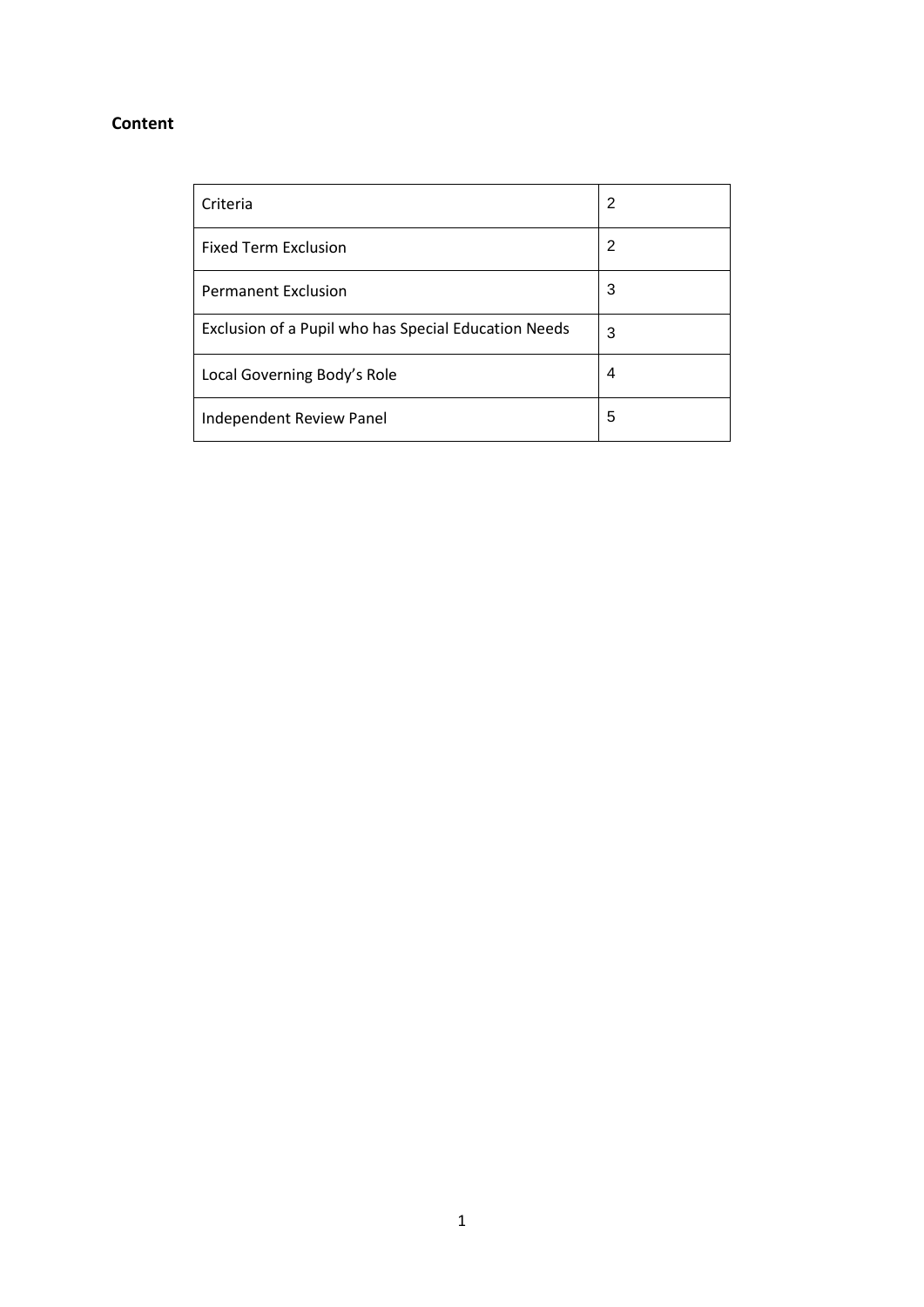## **Exclusion criteria**

Sometimes a pupil's behaviour will lead to a period of exclusion from school. West Norfolk Academies Trust conforms to the Department of Education Guidance entitled 'Exclusion from maintained schools, academies and pupil referral units in England'. A copy of this document can be downloaded from the Department of Educational website:-

<https://www.gov.uk/government/publications/school-exclusion>

Our Exclusion Policy should be read in context with the individual school's behaviour policy.

## **What is an Exclusion?**

Exclusion is a disciplinary sanction, and means that a pupil is not allowed on the school premises for the duration of the Exclusion.

A pupil may be excluded for one or more fixed periods up to a maximum of 45 school days in a single academic year, or permanently. A pupil can also be excluded for lunchtimes.

There are two types of Exclusion:

Fixed-Term Exclusion

Permanent Exclusion

#### **Fixed-Term Exclusion**

This means that a pupil is not allowed in school for a specified number of days because they have breached the school's behaviour policy. Pupils who misbehave at lunchtime may be excluded for lunchtime only. Each lunchtime exclusion counts as half a day.

Whenever a Headteacher excludes a pupil of compulsory age they must, without delay, notify parents/carers of the period of the exclusion and the reasons for it. In addition the Head must also notify the Local Governing Body and Local Authority.

The pupil is not allowed on the school site for a definite period; however this does not have to be a continuous period. This might apply if a pupil attends college or other off-site provision for part of the week.

When a pupil has a fixed term exclusion, the school must set and mark work for the first five days of the exclusion and from the sixth day must provide a full-time education provision.

- During the exclusion, the pupil must not be in a public place during school hours and the parents/carers are responsible for the whereabouts of the pupil.
- On returning to school, there will be a re-integration meeting, in which all those concerned can discuss the best way forward for the pupil.

## **Exclusion for more than five days**

If any exclusion is for more than five school days, parents/carers can request a meeting of the school to review the exclusion. The Governors must agree to this request.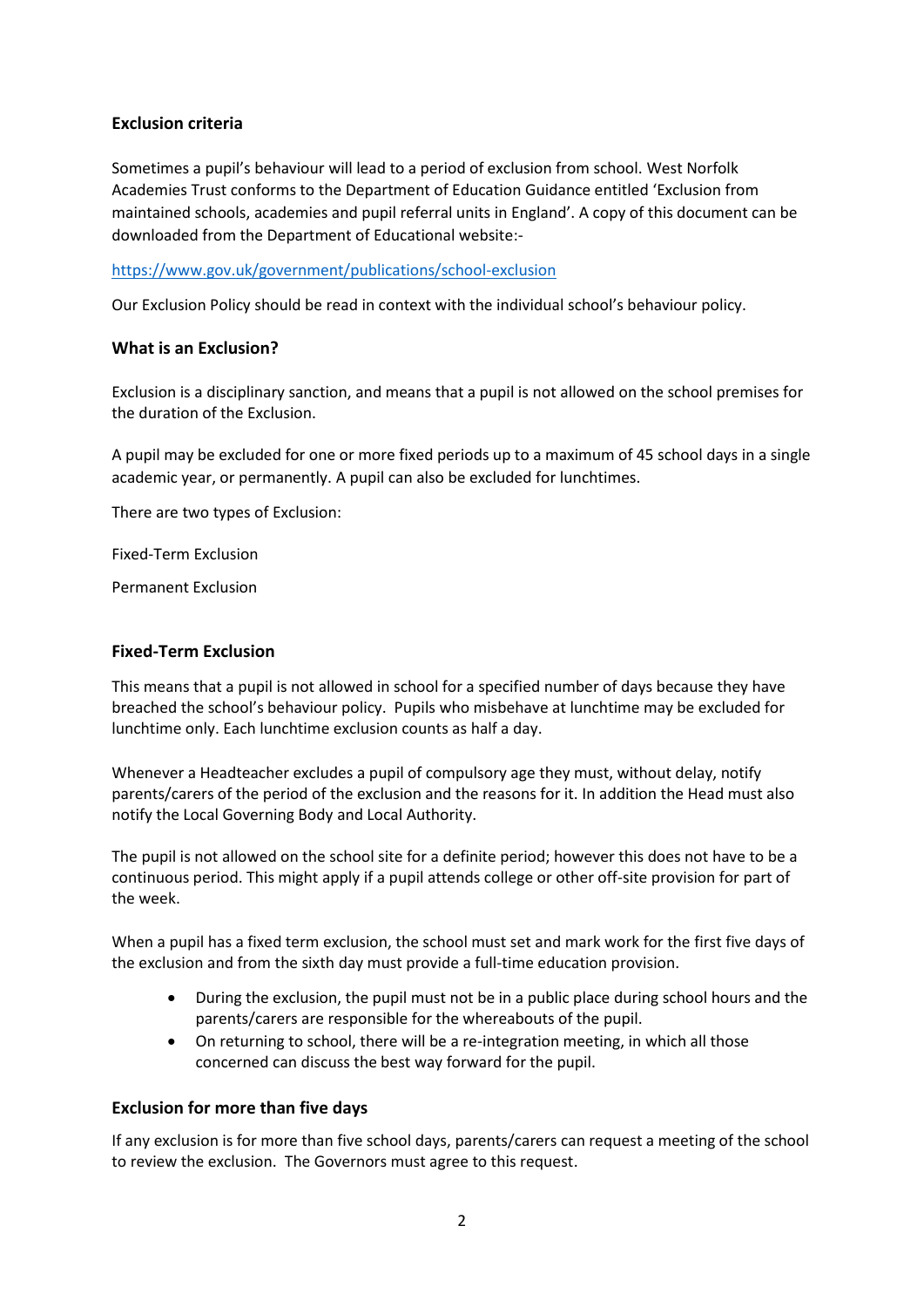## **Exclusion for more than 15 school days**

When exclusions total over 15 school days in any one term, the Governors must arrange a meeting to consider the exclusion within 15 school days, to which the parents/carers must be invited.

## **Permanent Exclusion**

A pupil is permanently excluded for a serious breach or persistent breaches of the school's behaviour policy and if their being in school would harm the education or welfare of themselves or of others. Permanent exclusion should only be used as a last resort and it means that the pupil would no longer be allowed to attend the school.

- For the first five days, the parents/carers are responsible for the pupil's whereabouts and he/she must not be in a public place during school hours.
- For the first five days, the school should set work and provide resources for the pupil.
- The Local Authority must arrange suitable full time education for the pupil to begin no later than the sixth day of the exclusion.
- Where a pupil has an EHCP, the Local Authority must ensure that an appropriate fulltime placement is identified in consultation with the parents/carers, who retain their rights to express a preference for a school that they wish their pupil to attend, or make representations for a placement in any other school.
- The school's Local Governing Body will meet to decide whether or not to reinstate a pupil and if the Headteacher decision to exclude was justified based on the evidence.
- Parents/carers and the pupil will have an opportunity to present their point of view, regarding the exclusion. At that meeting the members of the Local Governing Body will either uphold the exclusion, or reinstate the pupil.

If the permanent exclusion is upheld by the members of the Local Governing Body, the parents/carers have the right to appeal to an Independent Review Panel.

When establishing the facts in relation to an exclusion decision, the Headteacher must apply the civil standard of proof, i.e. 'on the balance of probabilities' it is more likely than not that a fact is true, rather than the criminal standard of 'beyond reasonable doubt'.

## **Exclusion of a pupil who has Special Educational Needs**

There are certain factors that should be taken into consideration for pupil's who display disruptive behaviour that is as a result of their Special Educational Need (SEND).

Schools should engage proactively with parents/carers in supporting the behaviour of pupils with additional needs. Early intervention to address underlying causes of disruptive behaviour should include

- An assessment of whether appropriate provision is in place to support any SEND or disability that a pupil may have.
- The Headteacher should also consider the use of a multi-agency assessment for pupils who demonstrate persistent disruptive behaviour.
- The Headteacher and Local Governing Body must take account of their statutory duties in relation to SEND when administering the exclusion process. This includes having regard to the SEND Code of Practice.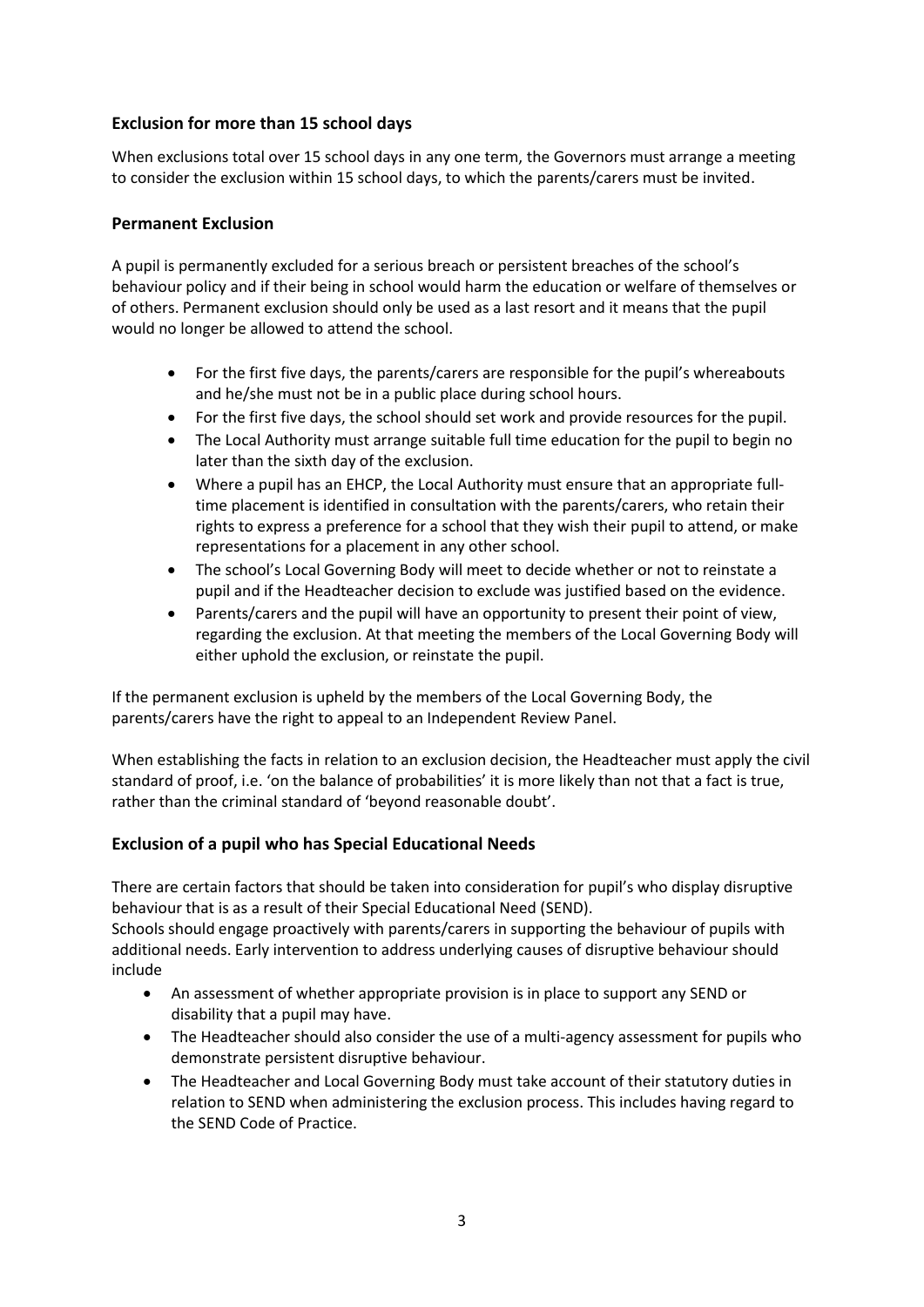Where a school has concerns about the behaviour, or risk of exclusion, of a pupil with additional needs, a pupil with an Educational Health Care Plan (EHCP) or looked after pupil, it should in partnership with others (including the Local Authority as necessary) consider what additional support or alternative placement may be required.

The decision to exclude a pupil must be lawful, reasonable and fair. Schools have a statutory duty under the Equality Act 2010 not to discriminate against pupils on the basis of protected characteristics, such as disability.

## **The Local Governing Body's Role**

The Local Governing Body has a duty to consider parents/carers' representations about an exclusion.

The Local Governing Body must consider the reinstatement of an excluded pupil within 15 school days of receiving notice of the exclusion if:

- The exclusion is permanent;
- it is a fixed period exclusion which would bring the pupil's total number of school days of exclusion to more than 15 in a term; or
- it would result in a pupil missing a public examination or national curriculum test.

If a pupil would be excluded from school for more than five school days, but not more than 15, in a single term, and requested to do so by the parents/carers, the Local Governing Body must meet within 50 school days after they receive the parent's request.

In the case of a fixed period exclusion which does not bring the pupil's total number of days of exclusion to more than five in a term, the governing body must consider any representations made by parents/carers, but **it cannot direct reinstatement as it does not have the power to overturn the head teacher's decision** and is not required to arrange a meeting with parents/carers. In this case they should consider whether it would be appropriate to place a note of their findings on the pupil's educational record.

When establishing the facts in relation to an exclusion decision the governing body must apply the civil standard of proof; i.e. 'on the balance of probabilities' it is more likely than not that a fact is true rather than the criminal standard of 'beyond reasonable doubt'.

Excluded pupils are encouraged to participate at all stages of the exclusion process, taking into account their age and understanding.

In the light of their consideration, the Local Governing Body may (where applicable):

- uphold an exclusion; or
- direct reinstatement of the pupil immediately or on a particular date.

Where reinstatement is not practical because for example, the pupil has already returned to school following the expiry of a fixed period exclusion or the parents/carers make clear they do not want their pupil reinstated, the Local Governing Body must, in any event, consider whether the Head's decision to exclude the pupil was justified based on the evidence.